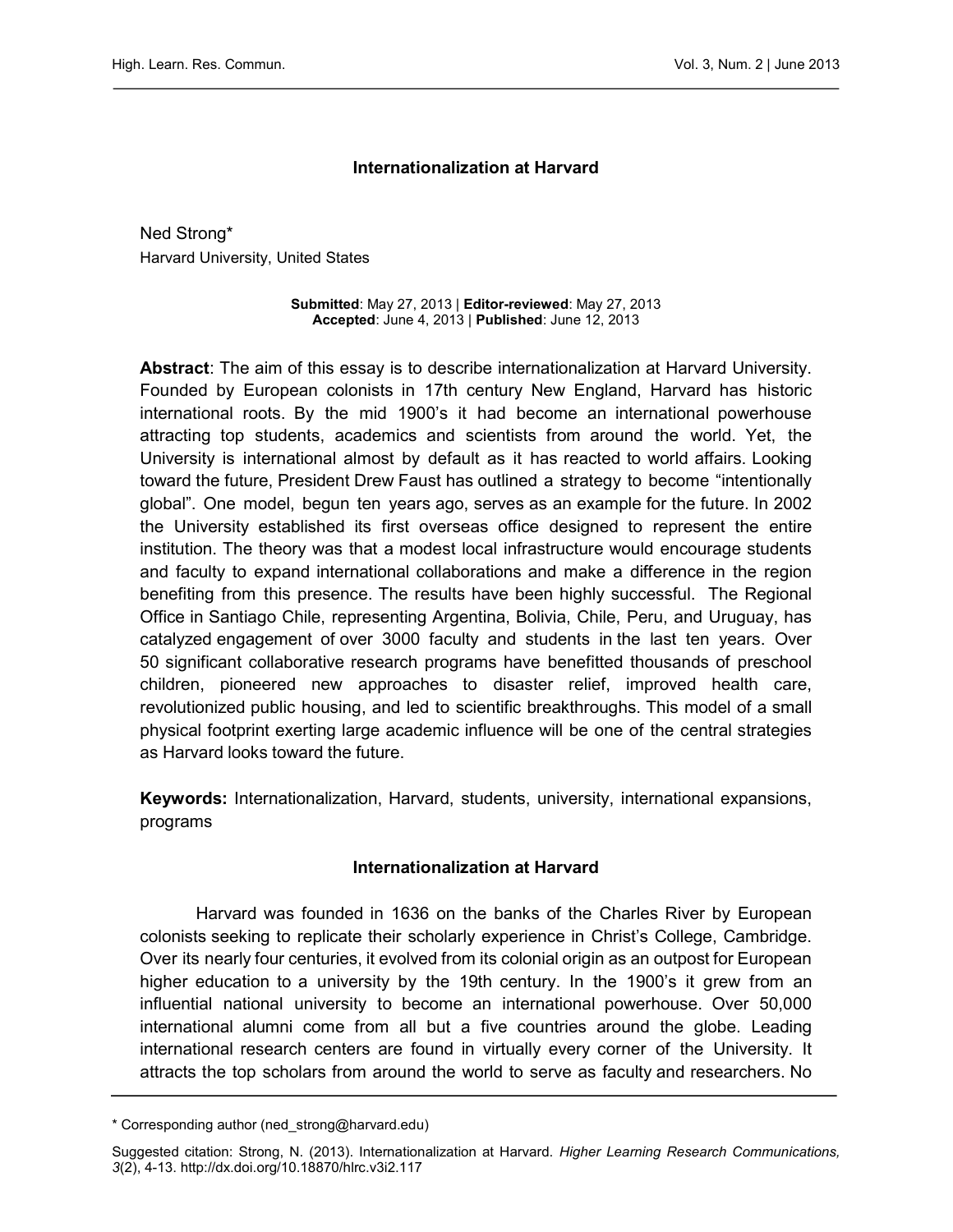less than 70 languages are taught to Harvard students. Global collaborations shaping the world's future motivate faculty and students alike in emerging fields in the social and natural sciences. Heads of state, captains of industry, leading thinkers from around the world obtained degrees at Harvard. Yet, until recently, Harvard did not deliberately seek to be international; rather, it was international by default.

At the beginning of the 21st Century, as higher education faces a number of strategic questions, the most important can be placed in three broad categories: a) the benefits and challenges presented by borderless educational technology and new ways students learn; b) opportunities presented by emerging nations; and c) the future needs of the world's environment and its people. To face these challenges, Harvard President Drew Faust appointed the International Strategy Working Group in 2010 led by Harvard Business School Dean, Nitin Nohria, to help define the University's long term goals and strategy for international engagement. The work of the group led to the conclusion that Harvard will become more intentionally global in the years to come, uniting and leveraging its extraordinary intellectual and programmatic strengths to ensure that teaching and research have the optimal potential to make a positive difference. What we do next will have an impact not just on the University's future, but on the world's future, a future in which knowledge and education will play an ever more important role. (Faust, 2012, p. 6)

In announcing Harvard's upcoming capital campaign, President Faust has emphasized the need to become more deliberate in its international engagement. Recently, she wrote, "We will enhance our global reach and impact, as well as the integration of global perspectives into our research and teaching. We will ensure that Harvard students and faculty can understand their fields and their lives within a global context enriched by the content of the curriculum, the cosmopolitan nature of our campus, and the opportunities for significant international research, study, and engagement." (Office of the President, Letter to the academic community, May 13, 2013)

The international focus of the campaign will have lasting positive contributions. As the University strengthens its global nature, students will become better prepared for world challenges. Faculty will enhance their contributions to their disciplines as they will be further encouraged to engage in global problems with international colleagues. Through initiatives such as edX, Harvard will expand its mission to share knowledge globally. Finally, there will be enhanced efforts to recruit the very best students, faculty and staff on a worldwide basis.

How can this vision translate to reality? What experiences to date will inform the University's future? How will higher education incorporate the changing landscape of information technology? This paper provides a concrete example of one effective way to meet the objectives Harvard has set for itself.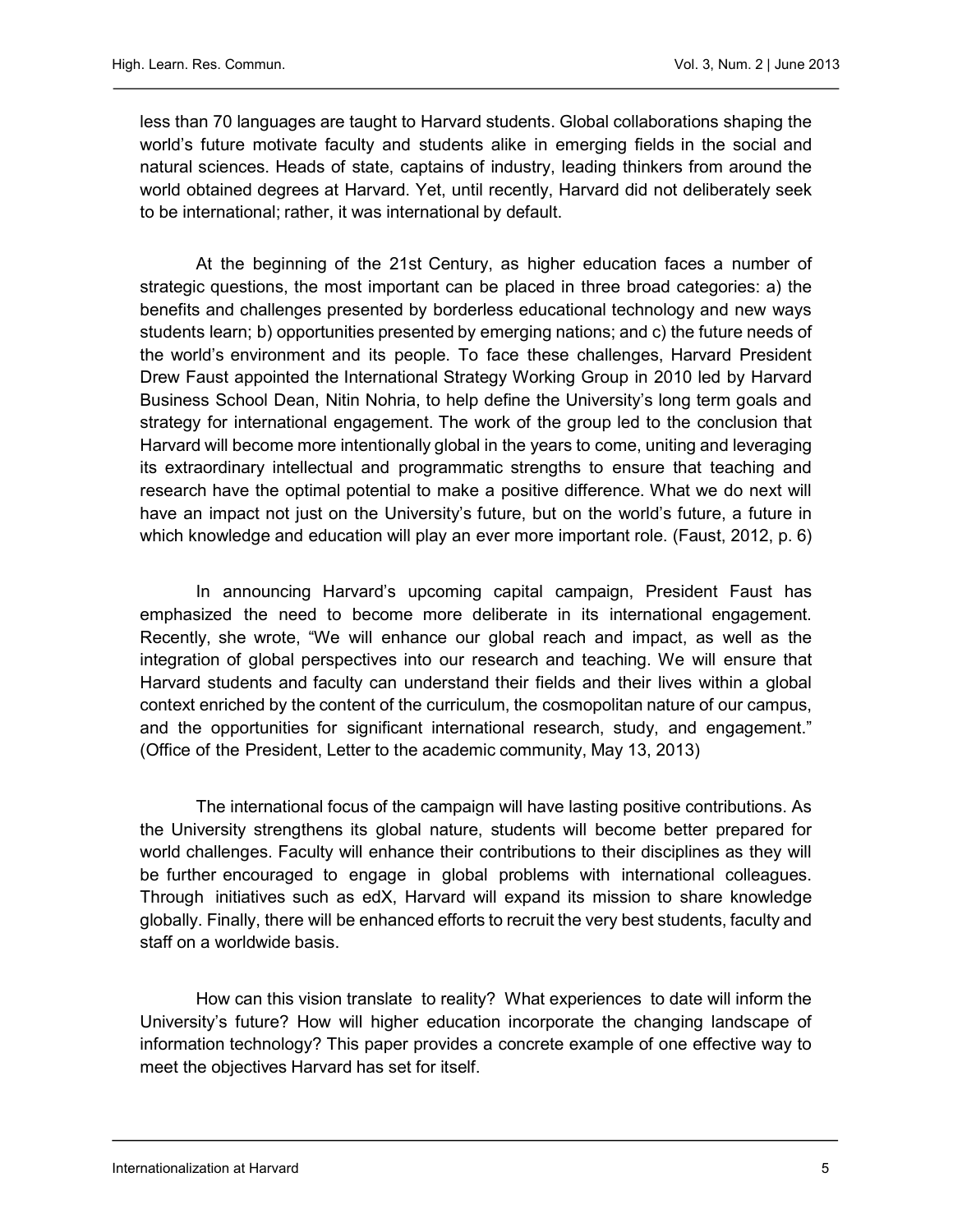## A University-Wide Overseas Office

Harvard has traditionally had a significant international presence through its professional schools and research centers. Harvard Business School has a network of research centers in five countries. Since the 1960's, the Faculty of Arts and Sciences maintains the Villa I Tatti in Italy, a center focused on Italian Renaissance Art International collaboration in astronomy and medicine date back to the early 20th Century. Multiple centers have similar focused mandates and have established international programs and operations. However, until 10 years ago Harvard did not have a center representing the entire University outside of Cambridge. It established its first University-wide office abroad under the auspices of the David Rockefeller Center for Latin American Studies in Santiago, Chile in 2002. This office, called the DRCLAS Regional Office, has a mandate to advance international research and learning in Argentina, Bolivia, Chile, Peru, and Uruguay. It also has tested and proven the hypothesis that an enhanced physical international presence would facilitate Harvard faculty work and collaboration, as well as greatly expand opportunities for students to work, carry out research, and study, all while addressing some of the largest issues in the region. It has become an example of the new approach to Harvard's international engagement, in which Harvard seeks to have a modest physical presence, yet provide a significant intellectual footprint.

Since its founding, the Regional Office has engaged 135 faculty members in academic and research programs. As of 2013, 1005 Harvard students have studied or participated in internship programs organized by the Regional Office. Recruiting efforts for Harvard academic and visiting fellow programs as well as targeted funds have contributed to a total of 1875

students and scholars from the five countries to study at Harvard over the last 10 years.

| DRCLAS Regional Office Statistics (2002-03 to 2012-13) |          |
|--------------------------------------------------------|----------|
| Harvard faculty and leaders in the region              |          |
| Harvard students participating in programs             | $\sim$   |
| Students and scholars from the region at Harvard       | $\Omega$ |
|                                                        |          |

#### Faculty Programs

How has the Regional Office encouraged and enabled faculty to undertake their work as teachers, scholars, and learners in the broadest possible geographic context and to address some of the most pressing issues facing the world? Faculty-led programs facilitated by the Regional Office have contributed to disease prevention, disaster recovery, improved education, astronomical discoveries, new models for land conservation, and biotechnological breakthroughs. New knowledge has been produced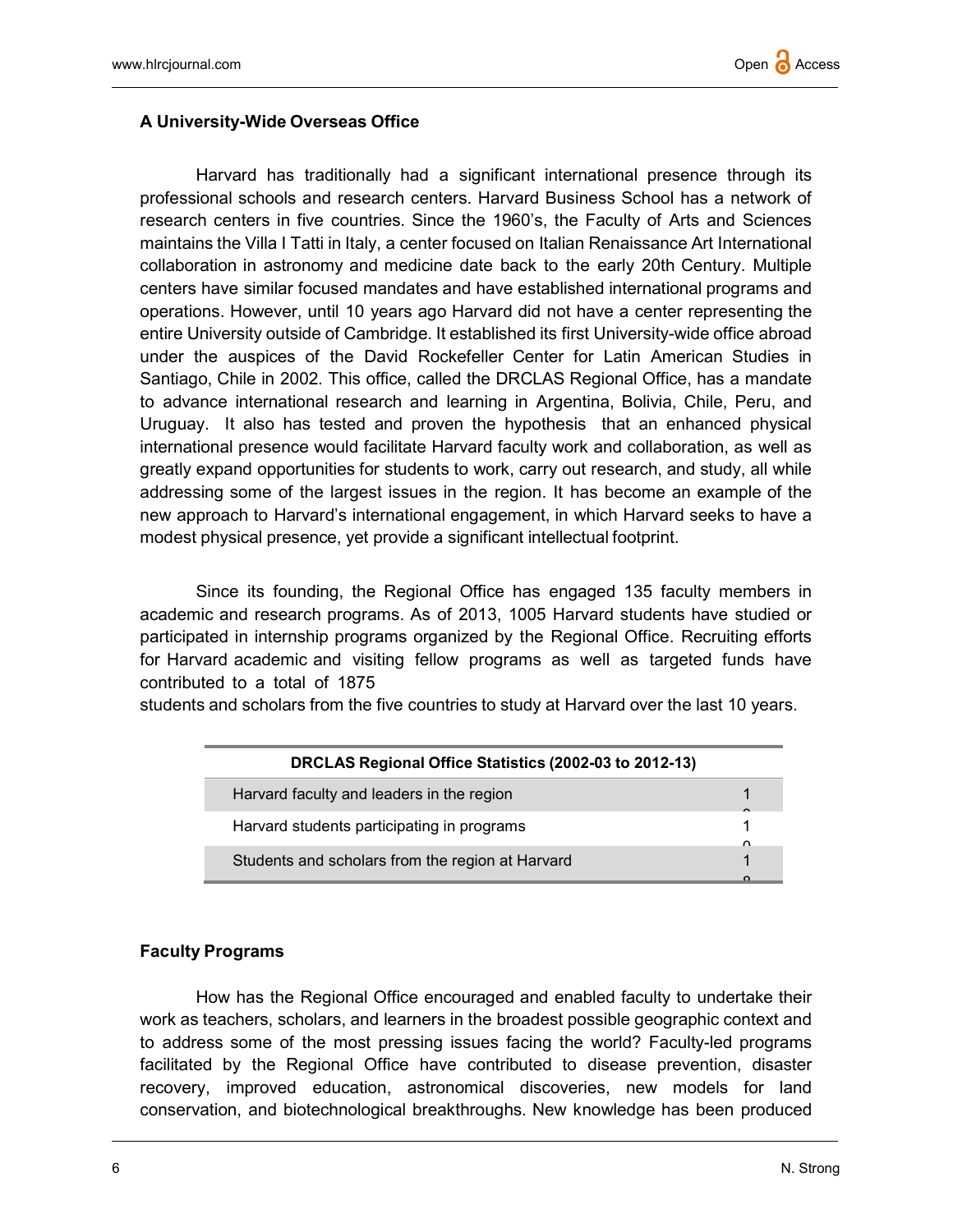through collaborations with universities and scientists in the region in biotechnology, astrophysics, climate change, and air quality. The results of these programs have more than met the objectives established for the Regional Office, which are to:

- Expand opportunities for sustainable faculty initiatives that continue to have a long term impact in the Region.
- Continue to serve as a link between regional foundations and Harvard for their continued support and sustainability.
- Provide additional opportunities for faculty to travel to the region to promote field course work, summer programs, and term-time study.
- Increase faculty support of the student programs.

Faculty support by the Regional Office includes collaboration in program design, start-up funding, identification of contacts and collaboration institutions, co-sponsorship of events, and logistical coordination. The following are some examples of programs demonstrating how these goals are met.

Un Buen Comienzo (UBC). Harvard's Graduate School of Education, Harvard Medical School faculty and the DRCLAS Regional Office helped to found and have supported the development and expansion of Un Buen Comienzo, a pioneering program undertaken under the leadership of Chile's Fundación Educacional Oportunidad. The program has captured the interest of Chile's Ministry of Education, which is hoping to expand its current engagement in 60 schools in Santiago and Rancagua to a national program. The program has changed the way preschool students are taught, parents are involved in the health of their children, and how school directors view preschool education. Harvard faculty members and researchers joined with Foundation leaders to pioneer innovative evaluation techniques adapted from industry and health to provide continuous improvement in the program's classroom interventions. Press coverage has been frequent and outstandingly positive.

**Recupera Chile.** Chile's disaster recovery efforts have been the subject of great interest to Harvard faculty members. After three years, most of the infrastructure has been repaired and more than 80% of the people who lost houses are in new permanent homes. Much work still needs to be done in economic recovery, post-disaster community stress, and innovations in the rebuilt space. Led by Doug Ahlers of the Harvard Kennedy School (HKS), and coordinated and supported by the DRCLAS Regional Office, a multidisciplinary team of Harvard faculty from HKS and the Medical and Design Schools is focused on earthquake recovery efforts in Chile's Bío Bío Region. Over 200 economic stimulus micro projects were identified by graduate students participating in the program in 2011. The majority of these are already funded, providing economic stimulus in the three communities selected for the program, Dichato, Cobquecura, and Perales. Community mental health programs focused on children are in place through an agreement with Universidad de Concepción. New technologies in earthquake and tsunami-resistant building will be pioneered in 2013 in conjunction with the Universidad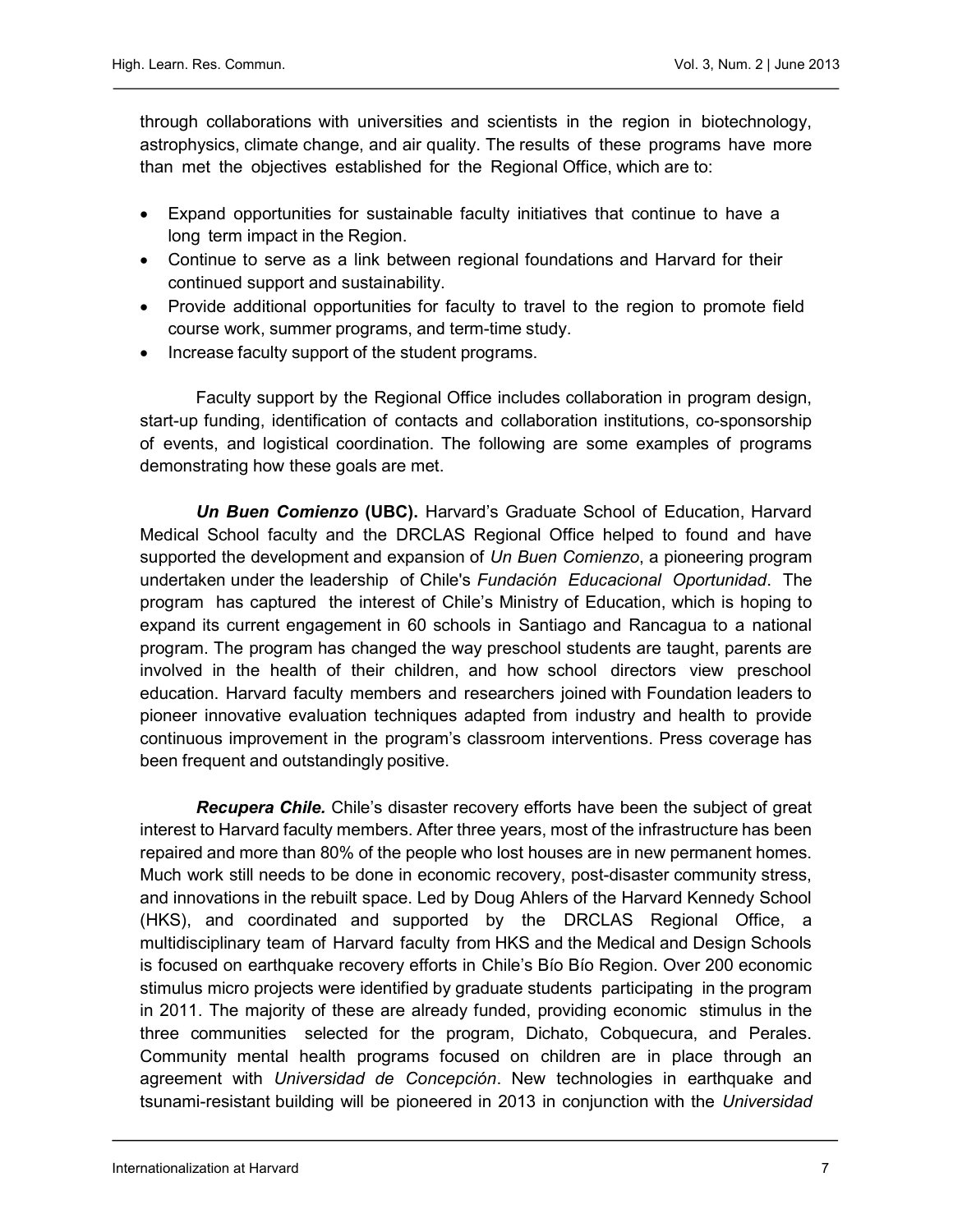del Bío-Bío. More than ten Chilean universities and organizations are partners in this effort. Faculty members have had made long-term commitments of time and resources to the program.

Harvard-Smithsonian Center for Astrophysics. In 2012, the Harvard-Smithsonian Center for Astrophysics joined nine other U.S. and international institutions to break ground for the Giant Magellan Telescope in Las Campanas, Chile. When it is completed in 2020, the telescope will be the largest in the world, enhancing Chile's role as the leader in astronomical observation. The Regional Office helps to coordinate scientific exchanges between Harvard and telescopes at Las Campanas and Cerro Tololo and has begun efforts to recruit PhD-level training of Chilean astrophysicists at Harvard.

Antarctica Museum. Based on the fact that 35,000 tourists now visit Antarctica annually, the Chilean Navy expressed great interest in developing a museum at its Arturo Prat Base on Greenwich Island in the Antarctic Peninsula. A Harvard team of faculty, DRCLAS Regional Office staff, and Harvard alumni is working with the Armada to develop the museum in which educational programs will be developed and linked to schools throughout Chile. James McCarthy, a world-renown expert on polar ecology and climate change; David Ellis, the former president of the Museum of Science of Boston; and Regional Office staff visited Chile's Arturo Prat Naval Base in Antarctica in early 2013 to develop the program in conjunction with the Navy. The Museo Nacional Marítimo, the Corporación del Património Marítimo, and the Instituto Antártico Chileno are principal collaborating institutions.

Conservation land trusts. Beginning in 2013, Harvard is assembling a team of experts from Chile, Canada, and Germany to carry out a comparative study on innovations in private land conservation, the creation of regional land trusts, and the use of conservation easements. Special attention will be focused on better understanding of the how and why of conservation practices in these three Civil Code jurisdictions with the goal of drafting recommendations in conservation practice, land use policy and tax policy that might be replicated elsewhere. In addition to faculty and experts from Harvard, Chile, Germany and Canada, students from Chile and Harvard will participate in the program.

Scientific breakthroughs. The Regional Office facilitates faculty members' collaborations with Chilean scientists and entrepreneurs in scientific research. They include Donald Pfister, who has discovered new fungus species, Drs. José Halperin, Bertal Aktas, Charles Berde, Daniel Kohane, Gary Strichatz, and Robert Sackstein, who are working with Chilean institutions on innovations in biotechnology to fight cancer, a childhood skin disease, and to develop a new anesthesia. U.S. Food and Drug administration approved the anesthesia for human trials in January, 2013. In the field of astrophysics, hundreds of discoveries, from exoplanets to the origins of the universe, have resulted from Harvard faculty collaborations in Chile.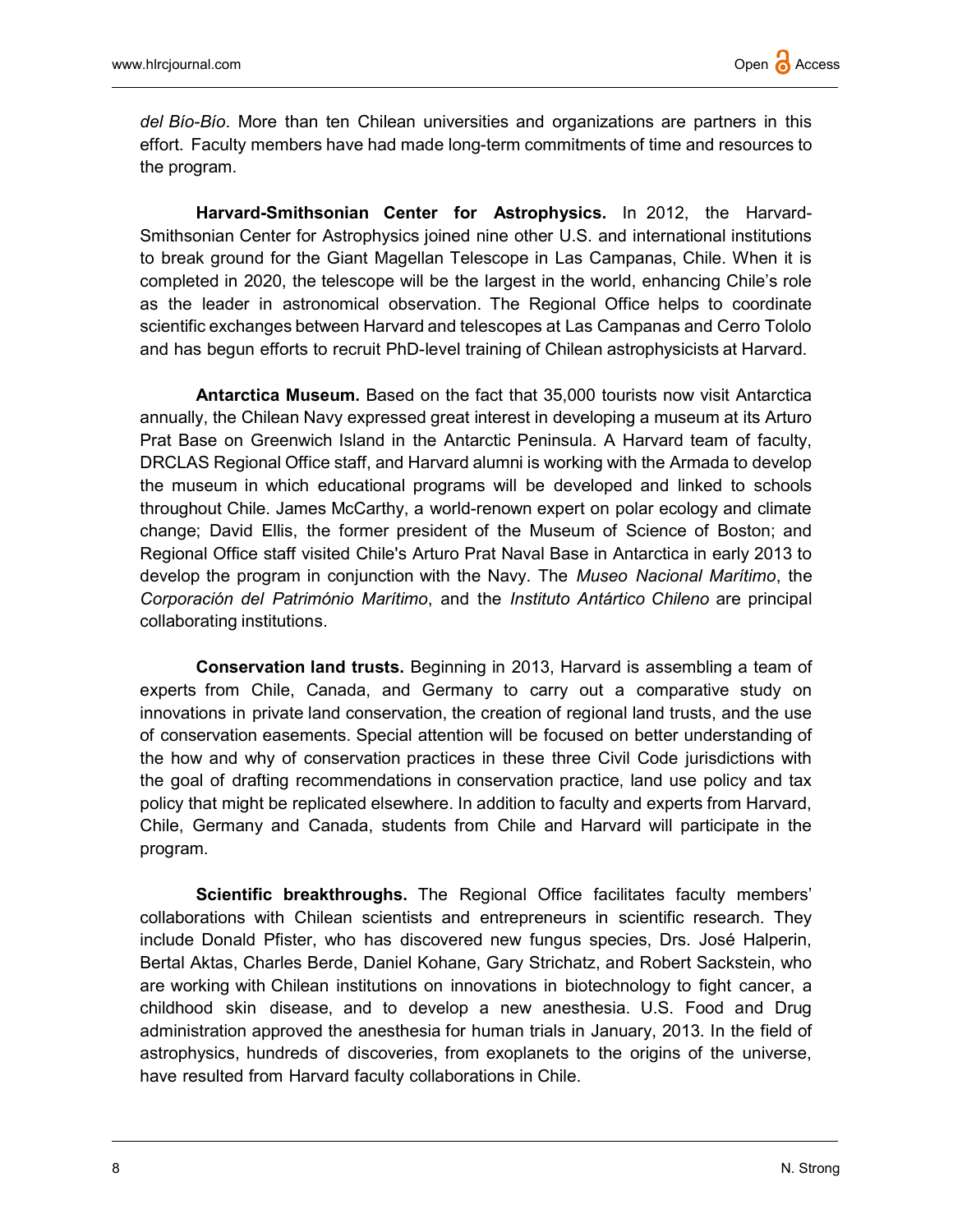# Student Programs

How does the Regional Office educate global citizens prepared to understand their fields of study, as well as their lives and their life choices, within a global context? The Regional Office has greatly expanded opportunities for Harvard students in the region. For example, students engaged in internships have made long-lasting contributions to hundreds of institutions while enriching and focusing their own careers. Among recent participants in programs of the Regional Office, for instance, are a Rhodes Scholar and two Fulbright grantees. One of the students who worked on the earthquake recovery efforts in Chile became the White House coordinator for the U.S. Government response to Hurricane Sandy.

For students, the goal is to expand the enrollment numbers in Harvard summer internship opportunities, study abroad programs, and other programs in Chile, Peru, and Argentina. The number of Harvard graduate and undergraduate students engaged in the region has increased by 80% in the last two years. By the end of the 2012-2013 academic year, 1005 Harvard students will have come to Argentina, Bolivia, Chile, Uruguay, and Peru for academic term studies, internships, and graduate courses developed and organized by the Regional Office. These programs have included new initiatives by Harvard's Summer School and new January programs.

Harvard undergraduate student programs have shown healthy and sustainable growth over the 10-year period. Internship programs, including new programs in Peru for Spanish language and community service, an internship especially designed for pre-med students in Chile, and internships for more advanced Spanish speakers in Argentina have grown since 2002. In 2013, 130 students applied for programs. Summer internships will be arranged for 60 students in Argentina, Chile and Peru. A total of 601 students have participated in the six internship programs offered by the Regional Office. A total of 106 students have participated in academic term study abroad semesters in Chile and Argentina. Regional Office staff members actively promote these programs on Harvard's campus in collaboration with faculty members. In 2012, recruitment via social media has added greatly to student interest. The Regional Office continues to work on new efforts to attract students for these programs.

Thanks to an increased number of January programs, the total number of graduate students participating in the Region is growing rapidly. Programs include the Kennedy School's Recupera Chile Program, where students work in earthquake recovery; the FIELD program at Harvard Business School, where students act as consultants to international clients; and new international opportunities to work on architectural projects through the Graduate School of Design. Graduate students participating in academic programs since 2003 total 298.

The numbers alone do not tell the full story. Clearly, the international experience of students has shaped careers and has also contributed greatly to the region.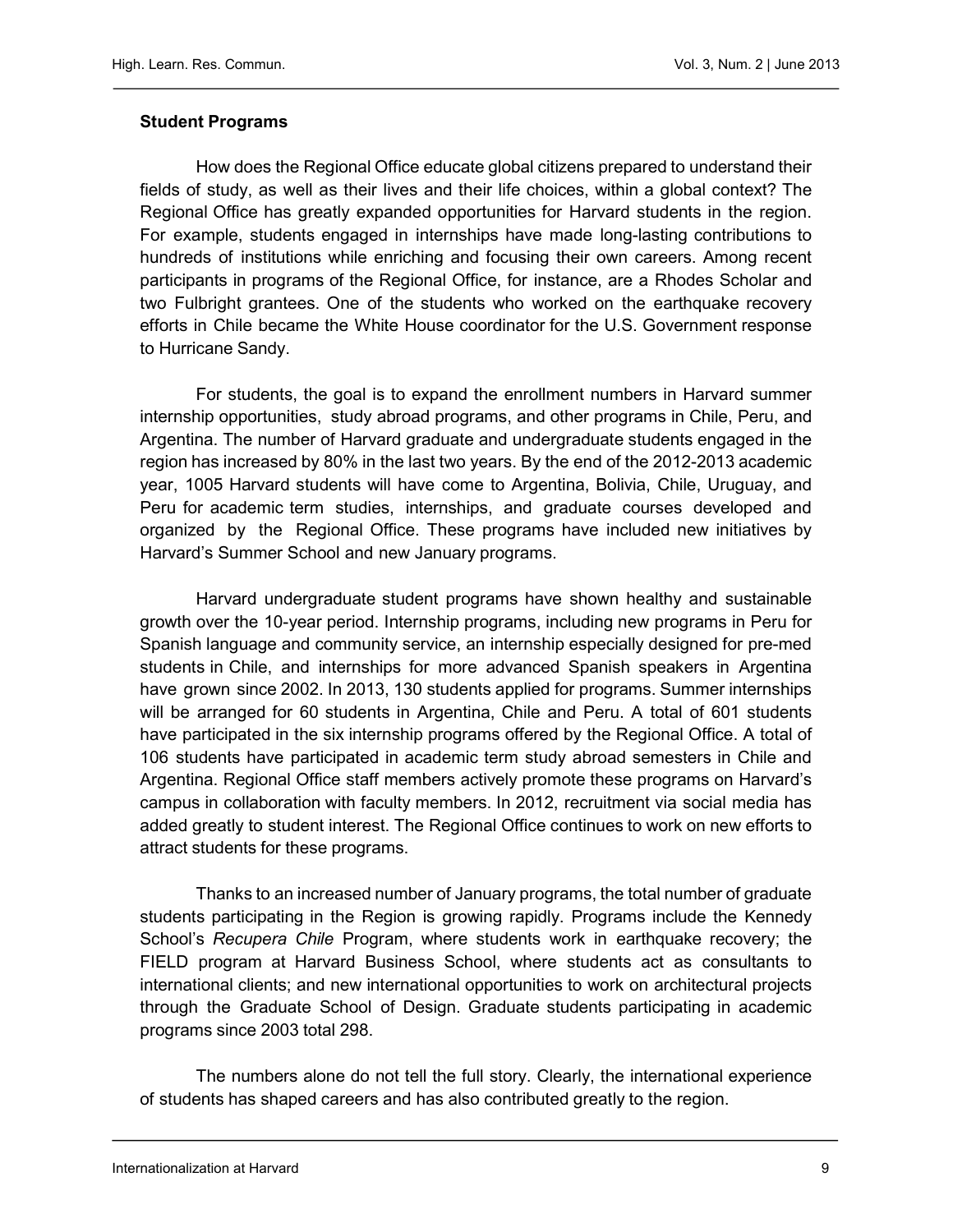## Students, Scholars and Professionals from the Region Studying at Harvard

How does the Regional Office attract and support the best students, faculty, and staff from around the world? Over the last 10 years, concerted efforts by the Regional Office have increased the numbers of students and scholars from the region at Harvard. A total of 404 professionals and academics from the region participated in visiting scholar and post-doctoral studies. The two flagship programs are the Luksic Visiting Scholars Program, in which 16 prominent Chileans have participated and advanced their research and scholarship in a wide variety of subject areas, and the Amalia Lacroze de Fortabat Endowment, in which 9 senior Argentine scholars have participated. Post-doctoral and special student programs in the fields of astronomy and medicine have attracted many Chilean scholars to Harvard. Programs such as the Niemen Fellows, Radcliffe Fellows, and Berkman Fellows make up some of the many programs attracting academics and professionals from the region.

The Regional Office works to increase the number of students studying at Harvard through recruiting events and by developing new scholarship opportunities. Two agreements signed in 2011-12 will increase the flow of students, scholars, and interns to Harvard from Chile. Chile's President Sebastián Piñera and President Drew Faust signed the Harvard-Becas Chile agreement in September 2011 in Cambridge. This pact will finance up to 60 PhD students over the next five years. Julio Frenk, Dean of the Harvard School of Public Health, and Pedro Uribe, the Rector of Universidad Andrés Bello, signed an agreement establishing a new Institute of Public Health that supported internships and studies at HSPH for 55 students and scholars from Chile at Harvard in 2012. The Regional Office played a key role in the facilitation and negotiation of these agreements.

Since 2002, 1,120 students from the Region have studied in degree programs at Harvard. Over the last five years, enrollments have shown a steady increase, thanks in no small measure to the presence of the Regional Office and its recruiting efforts. The Regional Office hosts recruiting events in conjunction with alumni throughout the region. For example, in August 2012, in conjunction with the Harvard Club of Chile, the Regional Office co-sponsored recruitment events for more than 900 students at Chilean secondary schools featuring Constanza Vidal. From the coastal town of San Antonio, she is the first student in history from outside of Santiago to be admitted to Harvard College. Similar events hosted by the Chile office for Harvard's professional schools attracted nearly 200 applicants in 2012.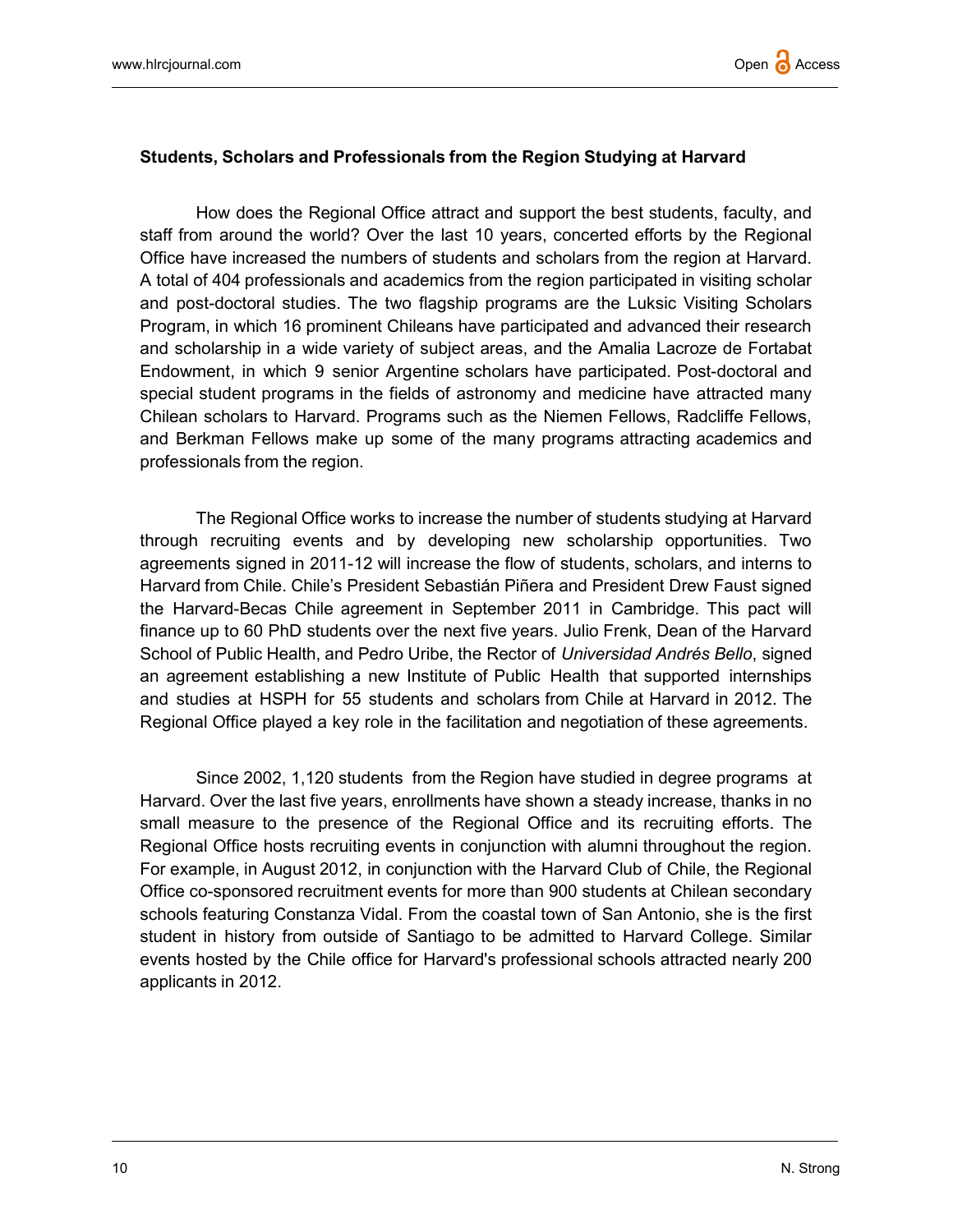# Developing Financial and Institutional Sustainability

How does the Regional Office sustain this portfolio of activities? The programs are sustained through a variety of funding mechanisms. Core operational support is generated through generous donors and through student fees. Individual programs led by faculty attract funding from external sources. Finally, the Regional Office seeks opportunities through government and foundation support. Similar to other divisions of Harvard, an entrepreneurial approach has been successful in sustaining the programs in the region.

In 2012, the Fundación DRCLAS-Harvard University was established in Chile. Developing the Foundation enables greater flexibility in fundraising, banking, and government relations. For example, Chilean tax laws enable foundations to apply for tax exemptions for donors to specific projects. In October 2012, the Harvard-Chile Innovation Initiative was established with Chile's Ministry of the Economy. This 10-million-dollar fund, when fully executed in 2013, will support at least 30 faculty-led innovation programs with Chilean colleagues over the next three years.

## To Build Learning Networks

How does the Regional Office facilitate sharing knowledge in an era in which knowledge is the world's most valuable resource? With the establishment of the new Harvard-MIT electronic platform for learning, edX, new potential exists to engage Harvard in the region. Beyond broadcasting edX courses to thousands of interested students, this new platform could take advantage of unique learning opportunities that only exist in the region and make them available to the rest of the world. For example, the Regional Office and the Chilean Navy's effort to build a museum and educational outpost on the Antarctic Peninsula is in an environmental hot zone where ocean temperatures have risen faster than anywhere in the world. Harvard Professor Jim McCarthy is working to offer a course on climate change from the museum in which, for logistical constrains, no more than 20 students can participate. By streaming or recording the course, it could be available to Harvard students in Cambridge as well as interested people around the world. History and art from Cordoba, astronomy from the high Andes, and cuisine from Peru, are only a few of the potential "place-based" subject areas that can feed this learning network.

The Harvard-Chile Innovation Initiative will further academic and research ties. For example, breakthroughs in biotechnology mentioned above can be stimulated by providing funding to bring together researchers and faculty from Harvard and Chile around specific problems. In addition, in 2011, Massachusetts Governor Deval Patrick and President Sebastián Piñera signed the Massachusetts-Chile Agreement. Designed to advance research and education in the areas of biotechnology, energy, and education, the agreement provides a framework to stimulate joint research and learning efforts. The Regional Office is a founding organization. Finally, the Regional office hosted a